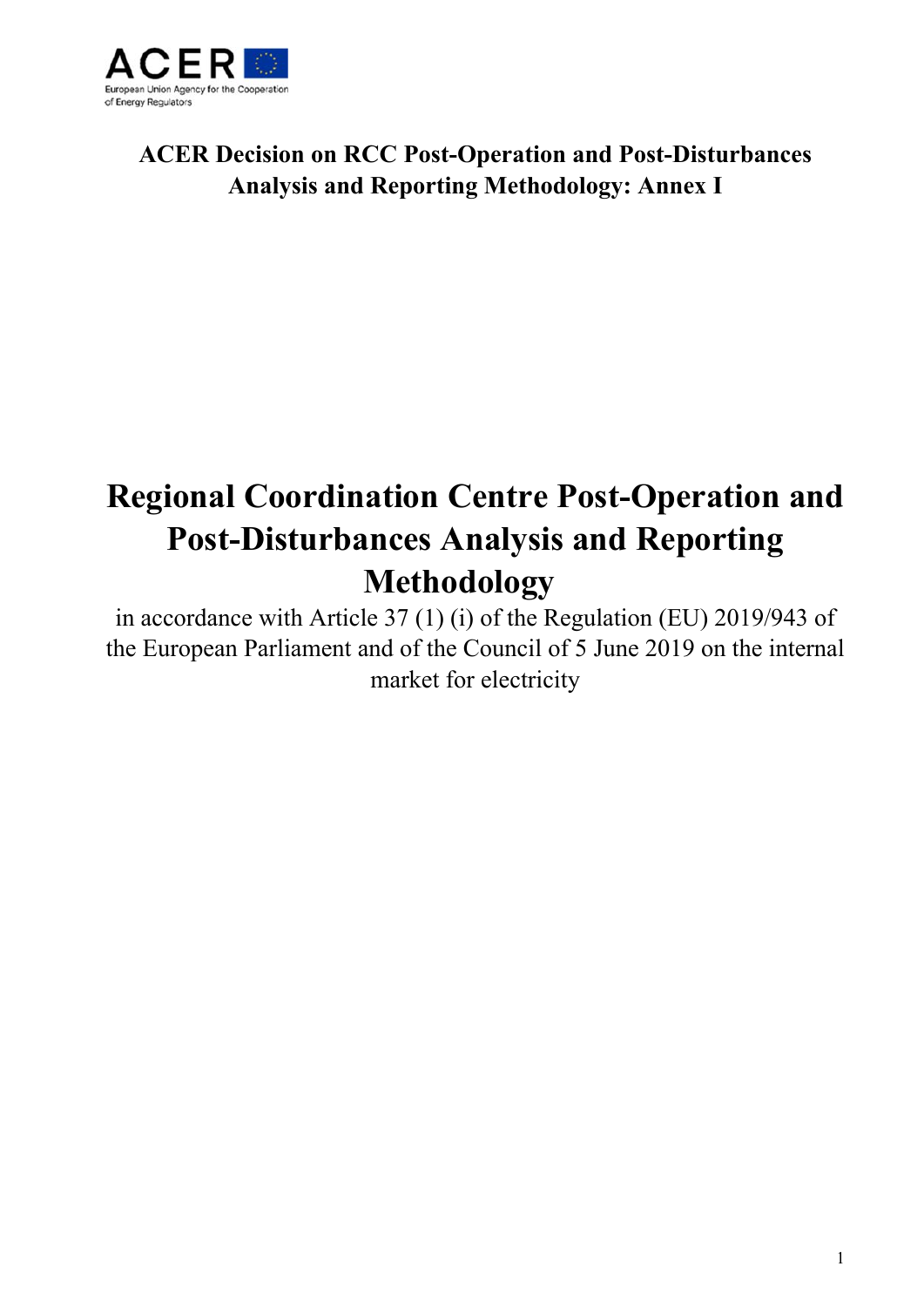

# **Table of Contents**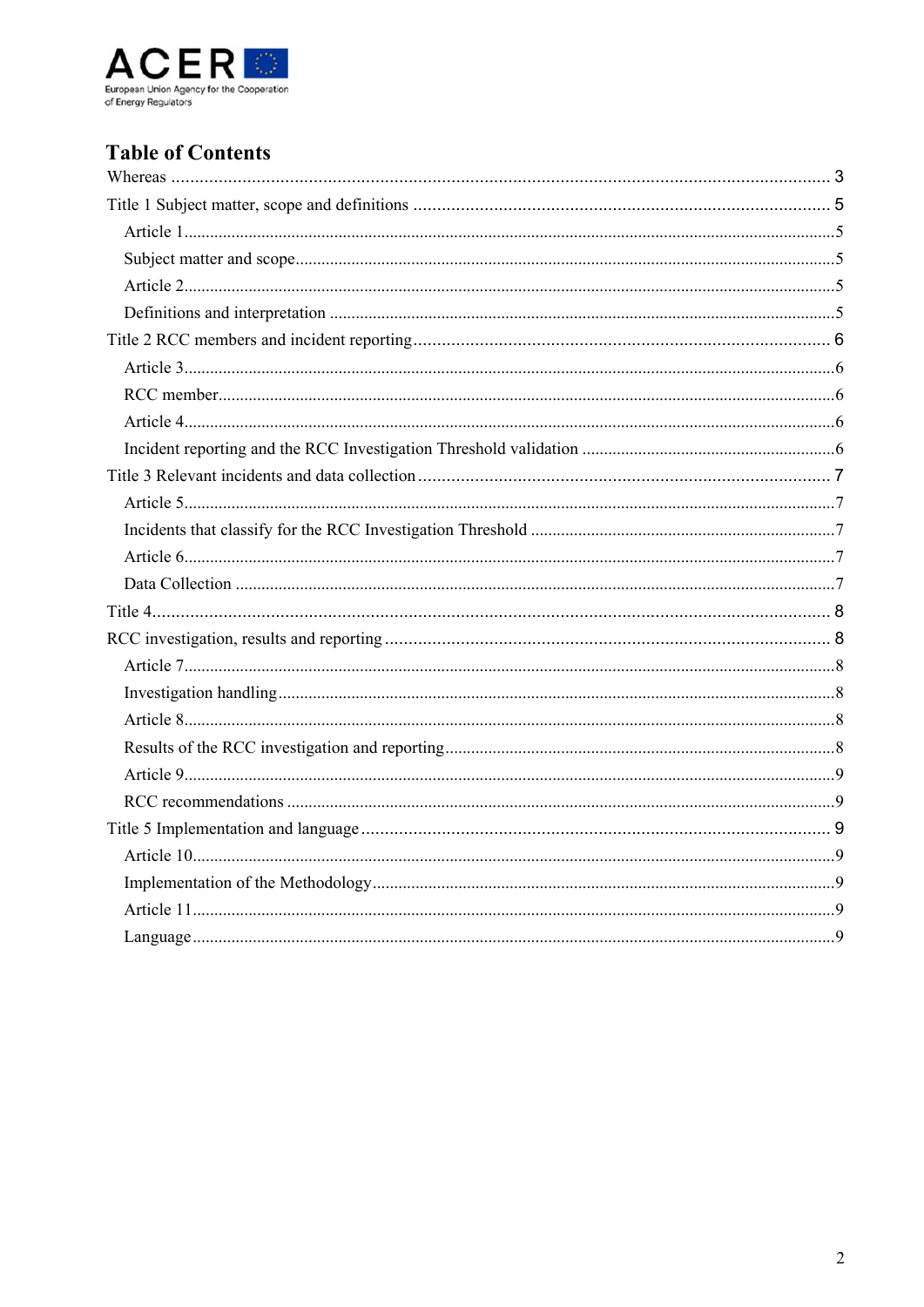

## **Whereas**

- 1. Regulation (EU) 2019/943 of the European Parliament and of the Council of 5 June 2019 on the internal market for electricity (hereafter referred to as "Regulation (EU) 2019/943")<sup>1</sup> was developed and adopted as part of the European Union's Clean Energy Package for All Europeans.
- 2. Article 35 of Regulation (EU) 2019/943 provides for the establishment of regional coordination centres (RCCs) while Article 37 lists the RCCs' tasks. Article 37(1)(i) mandates the RCCs to carry out postoperation and post-disturbances analysis and reporting while Annex I of Regulation (EU) 2019/943 provides further details.
- 3. This document sets out the methodology for Regional Coordination Centre Post-Operation and Post-Disturbances Analysis and Reporting (hereafter referred to as the "methodology"), developed by the European Network of Transmission System Operators for Electricity (ENTSO-E), in accordance with Regulation (EU) 2019/943 and in particular, Article 37(1)(i) and Article 37(5) on the obligation of the RCCs to carry out post-operation and post-disturbances analysis and reporting. This methodology provides definitions, describes the RCC investigation, defines the RCC investigation threshold, explains the data collection process, prescribes the work of the Expert Panel and guides the RCCs in the process of preparation of the post-disturbances report.
- 4. ENTSO-E's methodology on the "Incident Classification Scale (ICS)" approved by ENTSO-E System Operations Committee on 04 December  $2019<sup>2</sup>$  was used to support the development of this methodology.
- 5. This methodology was subject to public consultation and ACER approval according to Article 27 of Regulation (EU) 2019/943.
- 6. According to Article 42(3) of Regulation (EU) 2019/943, the RCCs shall issue recommendations to the transmission system operators (TSOs) in relation to the tasks listed in points (c) to (p) of Article 37(1) or assigned in accordance with Article 37(2). In accordance with the same article, where a TSO decides to deviate from a recommendation issued by RCCs, it shall submit a justification for its decision to RCCs and to the other TSOs of the system operation region without undue delay.
- 7. Synchronous areas do not stop at the Union's borders and can include the territory of third countries. The Union, Member States and TSOs should aim for secure system operation inside all synchronous areas across the Union. They should support third countries in applying similar rules to those contained in Regulation (EU) 2019/943. ENTSO-E should facilitate cooperation between Union TSOs and third country TSOs and their RCCs concerning secure system operation.
- 8. In this respect, recital 70 Regulation (EU) 2019/943 further stresses the need for close cooperation with Member States, the Energy Community Contracting Parties and other third countries which apply Regulation (EU) 2019/943 or are part of the synchronous area of Continental Europe. This cooperation should cover all matters concerning the development of an integrated electricity trading region and ensure that no measures are taken that endanger the further integration of electricity markets or security of supply of Member States and Contracting Parties.

<sup>1</sup>  $1$  OJ L 158, 14.6.2019, p. 54-124

<sup>&</sup>lt;sup>2</sup> ENTSO-E (2019), Incidents Classification Scale, Brussels, Belgium https://eepublicdownloads.entsoe.eu/cleandocuments/SOC%20documents/Incident\_Classification\_Scale/200629\_Incident\_Classification\_Scale\_Methodology\_revised\_an d in use as of 2020.pdf.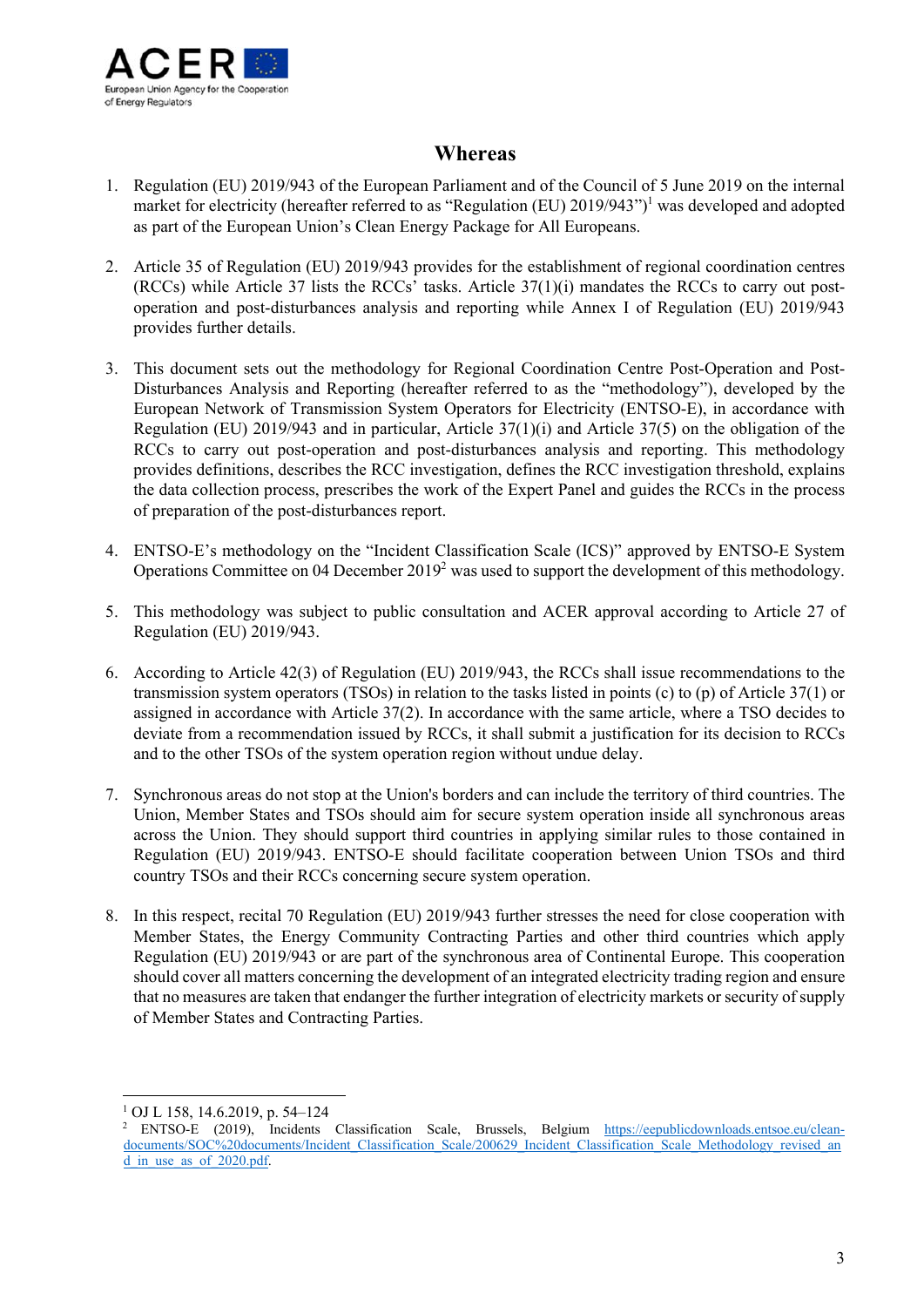

9. All TSOs of those synchronous areas neighbouring third country TSOs should endeavour where necessary to enter into agreements setting the basis for their technical cooperation and compliance with the relevant EU legislation.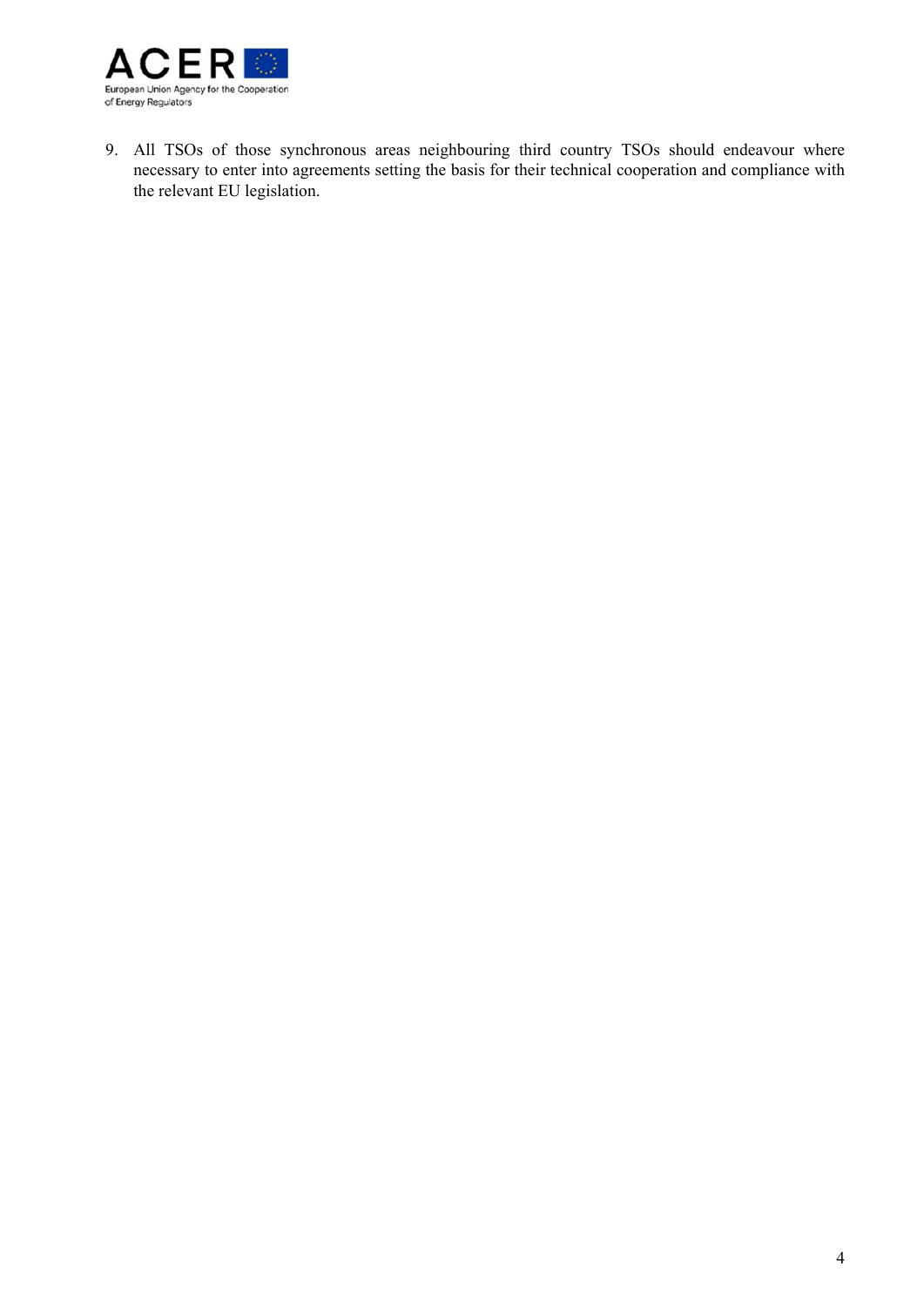

## **Title 1 Subject matter, scope and definitions**

## **Article 1**

#### **Subject matter and scope**

- 1. This methodology establishes the process to carry out a post-operation and post-disturbances analysis and reporting performed by the RCCs.
- 2. The RCCs' process to carry out the post-operation and post-disturbances analysis and reporting interacts with the process run by the ICS Expert Panel established for the investigation of incidents on scale 2 and scale 3 in accordance with the ICS Methodology. An RCC Investigation Subgroup is created within the ICS Expert Panel, in case the RCC Investigation Threshold defined in Article 5(1) is met.

## **Article 2**

## **Definitions and interpretation**

- 1. For the purpose of this methodology, the definitions included in Article 3 of Commission Regulation (EU) 2017/1485 of 2 August 2017 establishing a guideline on electricity transmission system operation shall apply.
- 2. Additionally, the following abbreviations and definitions shall apply to this methodology:
	- a. "ACER" means European Union Agency for the Cooperation of Energy Regulators;
	- b. "EAS" means ENTSO-E Awareness System;
	- c. "ENTSO-E" means European Network of Transmission System Operators for Electricity;
	- d. "ICS" means Incident Classification Scale;
	- e. "ICS Methodology" means the applicable methodology on incident classification scale developed by ENTSO-E in accordance with Article 30(1)(i) of the Regulation (EU) 2019/943
	- f. "ICS Subgroup" means the group that is responsible for building and maintaining the ICS Methodology within the ENTSO-E. This group is responsible for the collecting the necessary data;
	- g. "ICS Expert Panel" means the expert panel that conducts the investigation on scale 2 and scale 3 incidents as described in the ICS Methodology;
	- h. "ICS Factual Report" means a report produced by the ICS Expert Panel;
	- i. "fault tree analysis" means a top-down approach to identify underlying failures that cause the system level failure to occur;
	- j. "ICS Final Report" means a report produced by the ICS Expert Panel;
	- k. "RCC Investigation Threshold" means the threshold, assessed for at least scale 2 incidents as defined by the ICS Methodology, that is defined as being exceeded if as a result of certain actions taken by a transmission system operator being in Emergency, Blackout or Restoration system state, another transmission system operator has moved from Normal or Alert System State to Emergency System State;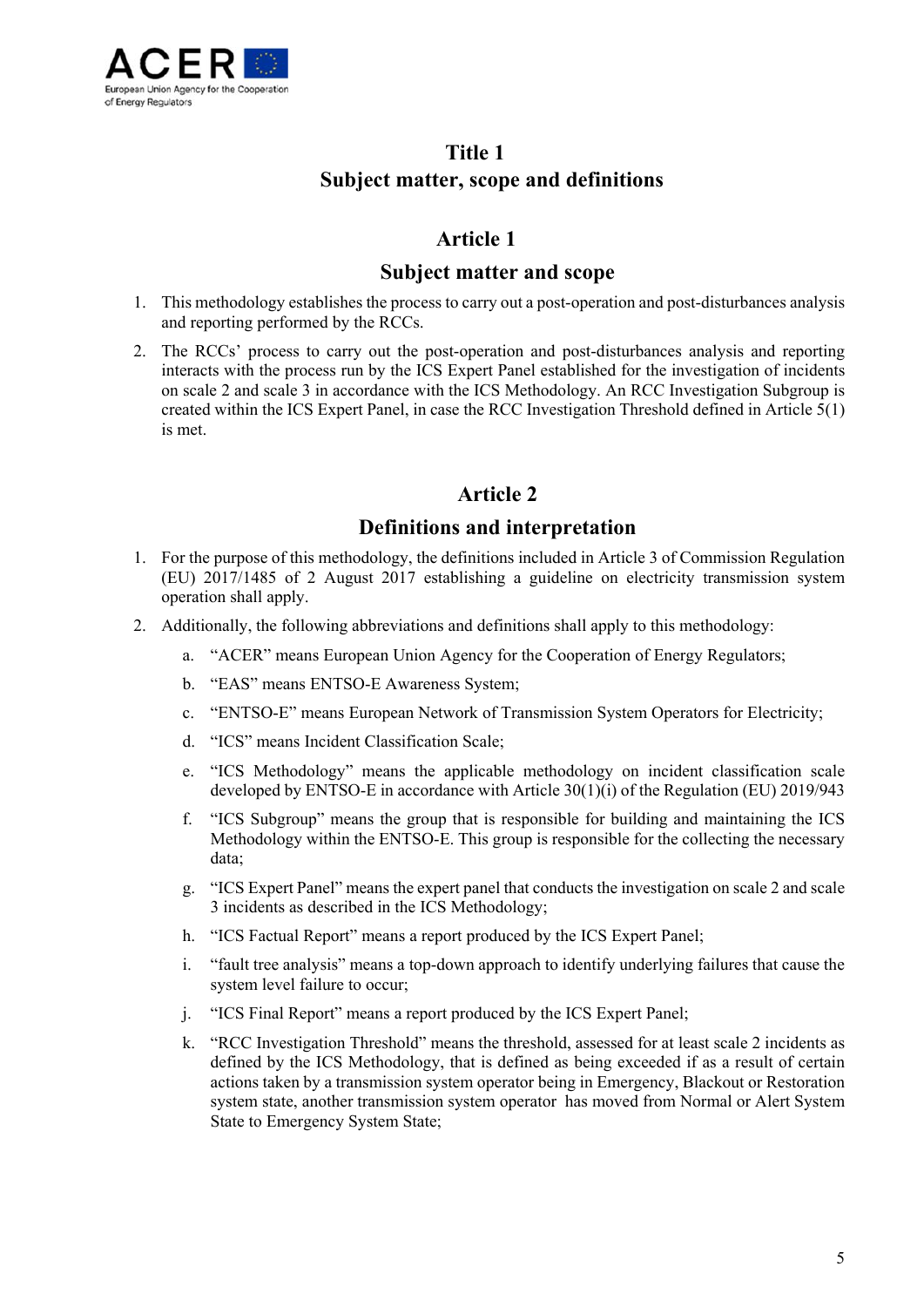

- l. "RCC Investigation" means the post-operation and post-disturbances analysis performed by the Regional Coordination Centres, that is a sub-procedure of the ICS Expert Panel, as described in Title 2 of this methodology;
- m. "RCC Investigation Subgroup" means a subgroup created within the ICS Expert Panel once meeting the RCC Investigation Threshold is confirmed;
- n. "NRA" means National Regulatory Authority;
- o. "RCC" means Regional Coordination Centre;
- p. "RCC SPOC" means a single point of contact that functions as a point of communication between the RCC and the ENTSO-E ICS Subgroup.
- q. "RCC member" means a member nominated by each RCC to participate in the RCC Investigation and all related discussions with the ICS Expert Panel.;
- r. "TSO" means transmission system operator.

## **Title 2 RCC members and incident reporting**

#### **Article 3**

#### **RCC member**

- 1. Each RCC shall appoint an RCC SPOC and shall communicate this to the ICS Subgroup via email. The ICS Subgroup shall update the list of RCC SPOCs on an annual basis.
- 2. Each RCC SPOC shall nominate a main and a backup RCC member responsible to participate in the concerned RCC Investigation with the ICS Subgroup.
- 3. Each RCC SPOC shall, via email, confirm with the ICS Subgroup the nominated RCC members within one week after the incident occurred and before classification of the incident.
- 4. The convenor of the ICS Subgroup shall, as soon as possible, inform the ICS Expert Panel of the nominated RCC members.

## **Article 4**

#### **Incident reporting and the RCC Investigation Threshold validation**

- 1. TSOs shall report all incidents that are suspected to be classified as scale 2 or scale 3 incidents in accordance with the ICS Methodology, by using the ICS reporting process as prescribed in the ICS Methodology.
- 2. If a reported incident affects two or more TSOs, the ICS Subgroup shall classify the incident according to the ICS Methodology and invite all RCC members to verify whether the RCC Investigation Threshold was met. The convenor of the ICS Subgroup shall invite, early on, the RCC members to participate in a meeting where this is discussed.
- 3. The ICS Subgroup and the RCC members shall assess whether the RCC Investigation Threshold was met using the data collected pursuant to paragraph 1. This initial data will be updated with a more recent and accurate data, to the extent available, during the ICS Expert Panel meetings.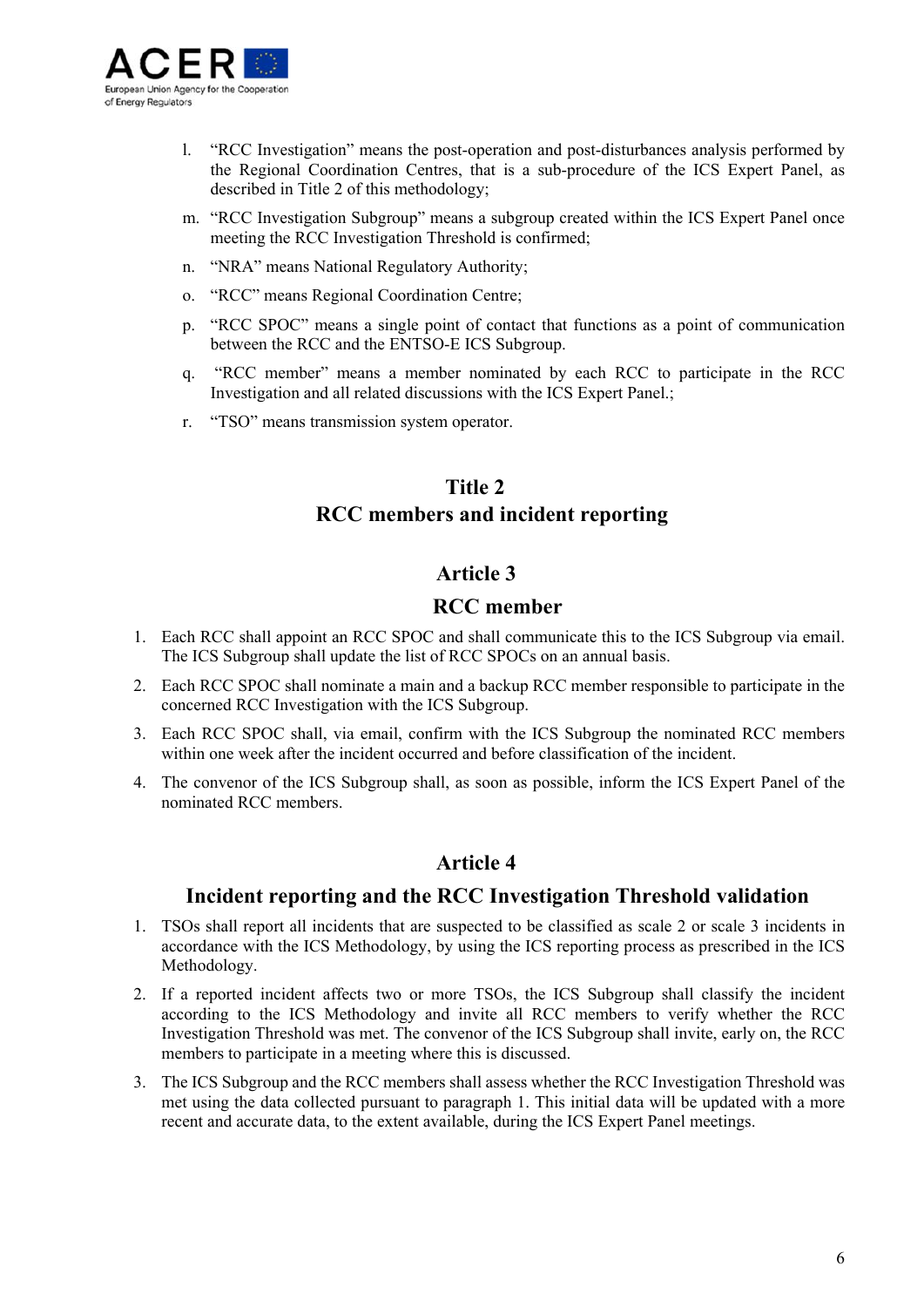

- 4. If, based on the initial data, it is confirmed that the RCC Investigation Threshold was met, at least one RCC member shall participate in the ICS Expert Panel meetings for the applicable incident under investigation. Where the incident did not affect all RCCs, the ICS Expert Panel shall include also at least one RCC member from each RCC whose region was not affected by the incident. In case all RCCs were affected, all RCCs shall agree on the RCC members that participate in the ICS Expert Panel meetings for the applicable incident under investigation.
- 5. ICS Expert Panel shall decide based on the analysis of incident data and sequence of events as to whether the RCC Investigation Threshold was met and include this information in the ICS Factual Report.

## **Title 3 Relevant incidents and data collection**

## **Article 5**

## **Incidents that classify for the RCC Investigation Threshold**

- 1. The incident classifies as meeting the RCC Investigation Threshold if the following criteria are met:
	- a. as a result of actions taken by a TSO being in emergency, blackout or restoration system state, another TSO has moved from Normal or Alert System State to Emergency System State; and
	- b. the incident has been confirmed as at least a scale 2 incident as defined by the ICS Methodology.
- 2. The occurrence of the emergency state shall be assessed and validated by the ICS Expert Panel in the ICS Factual Report.
- 3. The EAS shall remain an operational tool that is created to inform TSOs about the system states. The ICS Expert Panel shall validate whether the incident is relevant for the RCC Investigation by performing post-analysis. During the post-analysis the ICS Expert Panel shall determine the factual system states for the relevant control areas during the incident.

## **Article 6**

## **Data Collection**

- 1. The RCC Investigation Subgroup shall use data gathered by the ICS Expert Panel.
- 2. The RCC Investigation Subgroup shall define what additional data related to the RCCs' tasks, in accordance with Article 37 and Annex I of Regulation (EU) 2019/943, is necessary for each RCC Investigation. The data requested shall be specific for each incident.
- 3. The RCC Investigation Subgroup shall collect the additional data required from the RCCs and TSOs with a questionnaire sent to the ICS Expert Panel. The ICS Expert Panel shall in turn circulate the questionnaire with the concerned parties (RCCs and TSOs).
- 4. The concerned parties (RCCs and TSOs) shall, as soon as possible and ultimately within 14 calendar days of the receipt of the questionnaire, provide the RCC Investigation Subgroup with the additional data. If the gathering of the additional data via the questionnaire requires more time, the RCC Investigation Subgroup may extend the deadline via email.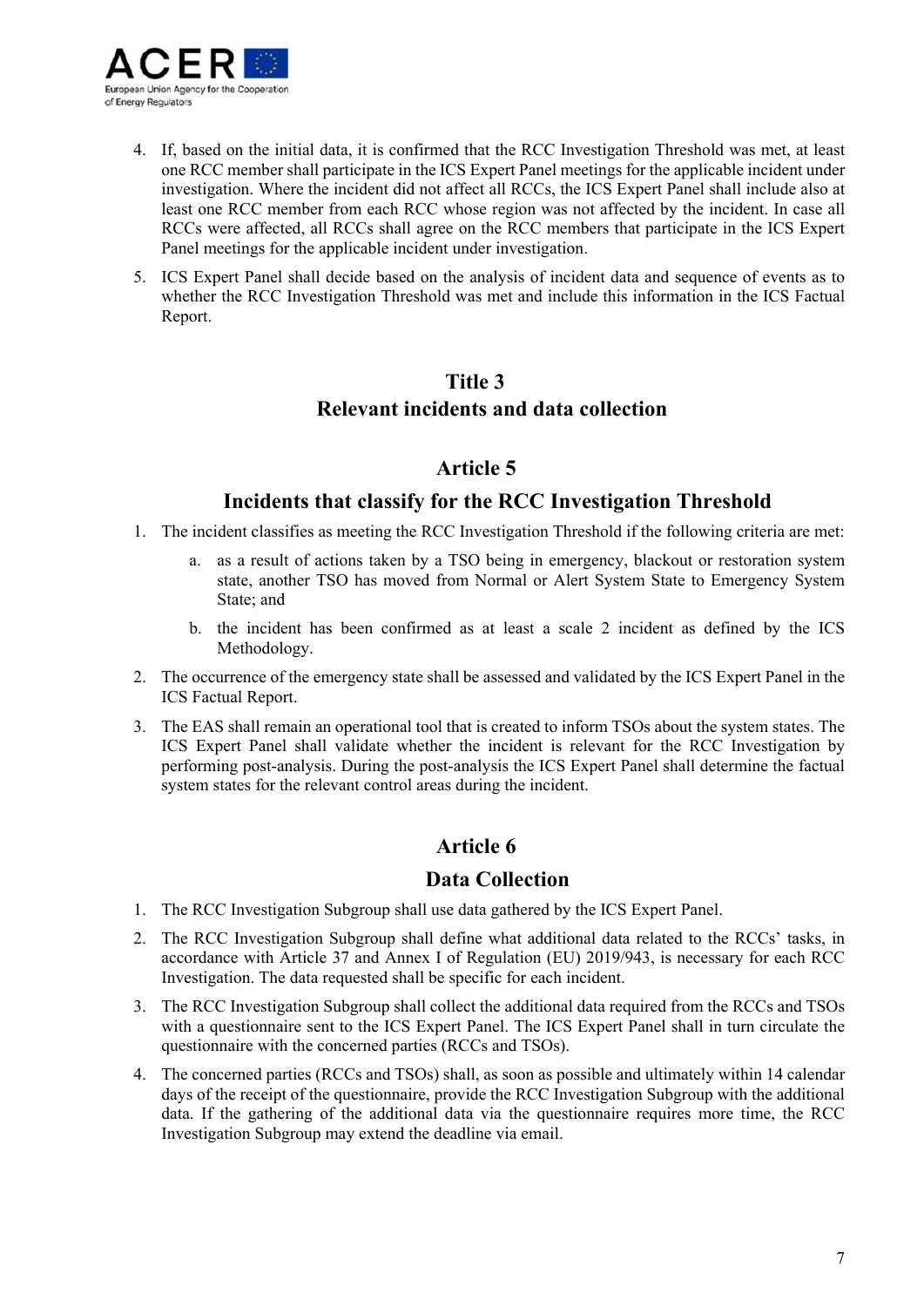

## **Title 4 RCC investigation, results and reporting**

## **Article 7**

## **Investigation handling**

- 1. In case the ICS Factual Report finds the RCC Investigation Threshold was met, the RCC Investigation Subgroup, composed of the members nominated in accordance with Article 3, shall be created under the ICS Expert Panel. Where the incident did not affect all RCCs, the RCC whose region was not affected by the incident shall lead the ICS Expert Panel. In case all RCCs were affected, all RCCs shall agree on the RCC member that shall lead the RCC Investigation Subgroup.
- 2. The NRAs in the concerned system operation region and ACER may be involved in the investigation upon their request.
- 3. The ICS Expert Panel shall appoint a TSO representative that will participate in the RCC Investigation Subgroup. This TSO representative shall come from a TSO not impacted by the incident. In case all TSOs were affected, TSOs shall agree on the TSO member that shall participate in the RCC Investigation Subgroup.
- 4. The RCC Investigation Subgroup of the ICS Expert Panel shall investigate further the incident as per RCCs' tasks in accordance with the Article 37 and Annex I of Regulation (EU) 2019/943.
- 5. The RCC Investigation Subgroup shall meet regularly to analyse the incident related to the RCC tasks.
- 6. The method used to analyse the incidents shall be based on a well-known method such as the fault tree analysis.
- 7. The RCC Investigation Subgroup shall regularly update the ICS Expert Panel on its work, timeline, preliminary results and conclusions.
- 8. The ICS Expert Panel shall discuss with the RCC Investigation Subgroup the preliminary results and conclusions of the RCC Investigation Subgroup and may ask for additional analysis or clarifications.

## **Article 8**

## **Results of the RCC investigation and reporting**

- 1. The ICS Factual Report shall be prepared by the ICS Expert Panel at the latest 6 months after the end of the incident, and shall provide factual basis for the ICS Final Report as described in the ICS Methodology.
- 2. ICS Final Report, prepared by the ICS Expert Panel, shall contain the results of the investigation of the scale 2 or scale 3 incident described the ICS Methodology.
- 3. The conclusions of the RCC Investigation shall be added in a dedicated chapter of the ICS Final Report.
- 4. The RCC Investigation conclusions shall include at least:
	- a. a description of the functioning of the RCC(s) tasks affected by the incident and how these impacted the incident;
	- b. explanations of the reasons for the incident;